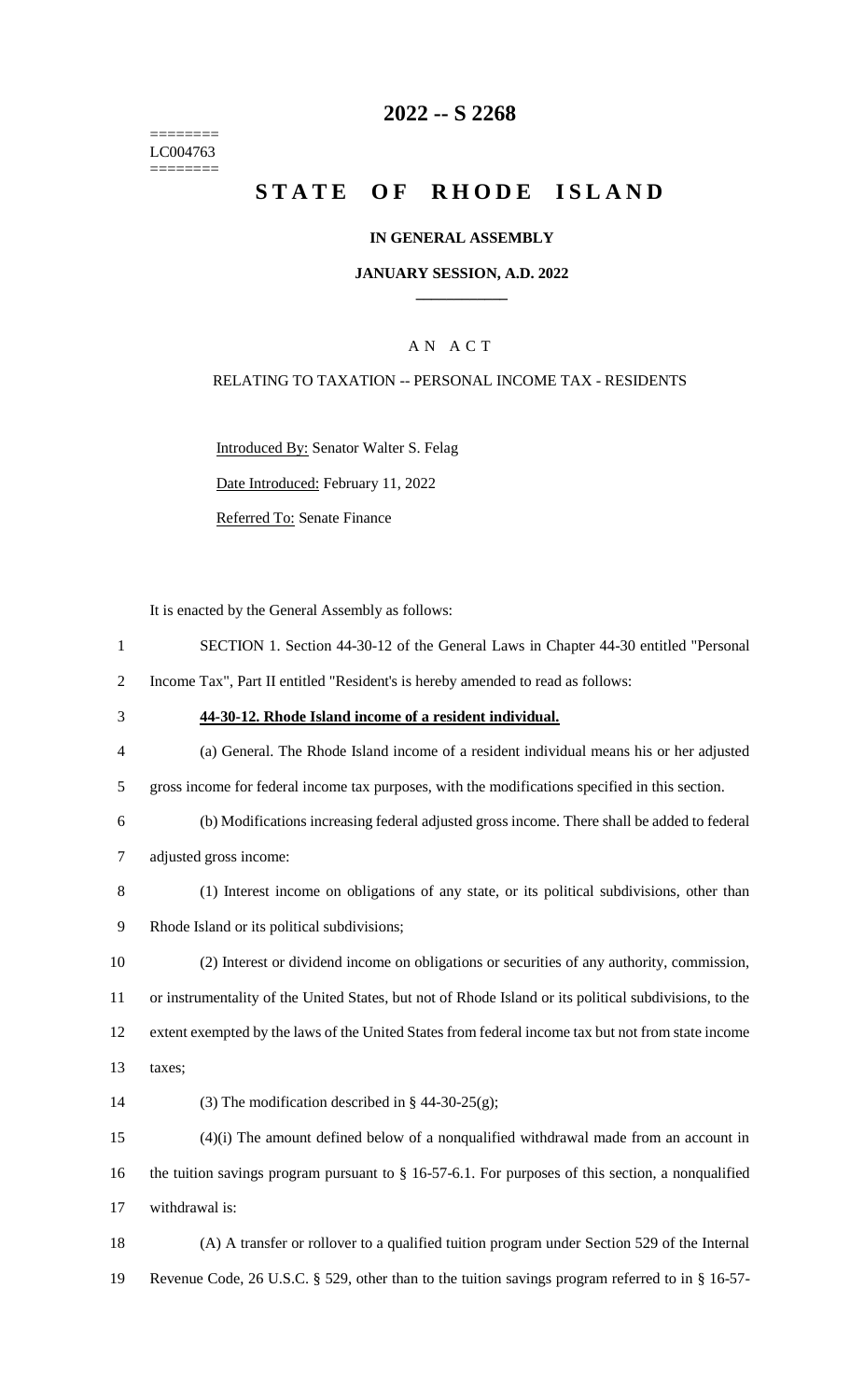6.1; and

 (B) A withdrawal or distribution that is: (I) Not applied on a timely basis to pay "qualified higher education expenses" as defined in § 16-57-3(12) of the beneficiary of the account from which the withdrawal is made; (II) Not made for a reason referred to in § 16-57-6.1(e); or (III) Not made in other circumstances for which an exclusion from tax made applicable by Section 529 of the Internal Revenue Code, 26 U.S.C. § 529, pertains if the transfer, rollover, withdrawal, or distribution is made within two (2) taxable years following the taxable year for which a contributions modification pursuant to subsection (c)(4) of this section is taken based on contributions to any tuition savings program account by the person who is the participant of the account at the time of the contribution, whether or not the person is the participant of the account at the time of the transfer, rollover, withdrawal or distribution; 13 (ii) In the event of a nonqualified withdrawal under subsection  $(b)(4)(i)(A)$  or  $(b)(4)(i)(B)$  of this section, there shall be added to the federal adjusted gross income of that person for the taxable year of the withdrawal an amount equal to the lesser of: (A) The amount equal to the nonqualified withdrawal reduced by the sum of any administrative fee or penalty imposed under the tuition savings program in connection with the nonqualified withdrawal plus the earnings portion thereof, if any, includible in computing the person's federal adjusted gross income for the taxable year; and (B) The amount of the person's contribution modification pursuant to subsection (c)(4) of this section for the person's taxable year of the withdrawal and the two (2) prior taxable years less the amount of any nonqualified withdrawal for the two (2) prior taxable years included in computing the person's Rhode Island income by application of this subsection for those years. Any amount added to federal adjusted gross income pursuant to this subdivision shall constitute Rhode Island income for residents, nonresidents and part-year residents; 26 (5) The modification described in  $\S$  44-30-25.1(d)(3)(i); (6) The amount equal to any unemployment compensation received but not included in federal adjusted gross income; (7) The amount equal to the deduction allowed for sales tax paid for a purchase of a 30 qualified motor vehicle as defined by the Internal Revenue Code  $\S$  164(a)(6); and (8) For any taxable year beginning on or after January 1, 2020, the amount of any Paycheck Protection Program loan forgiven for federal income tax purposes as authorized by the Coronavirus Aid, Relief, and Economic Security Act and/or the Consolidated Appropriations Act, 2021 and/or any other subsequent federal stimulus relief packages enacted by law, to the extent that the amount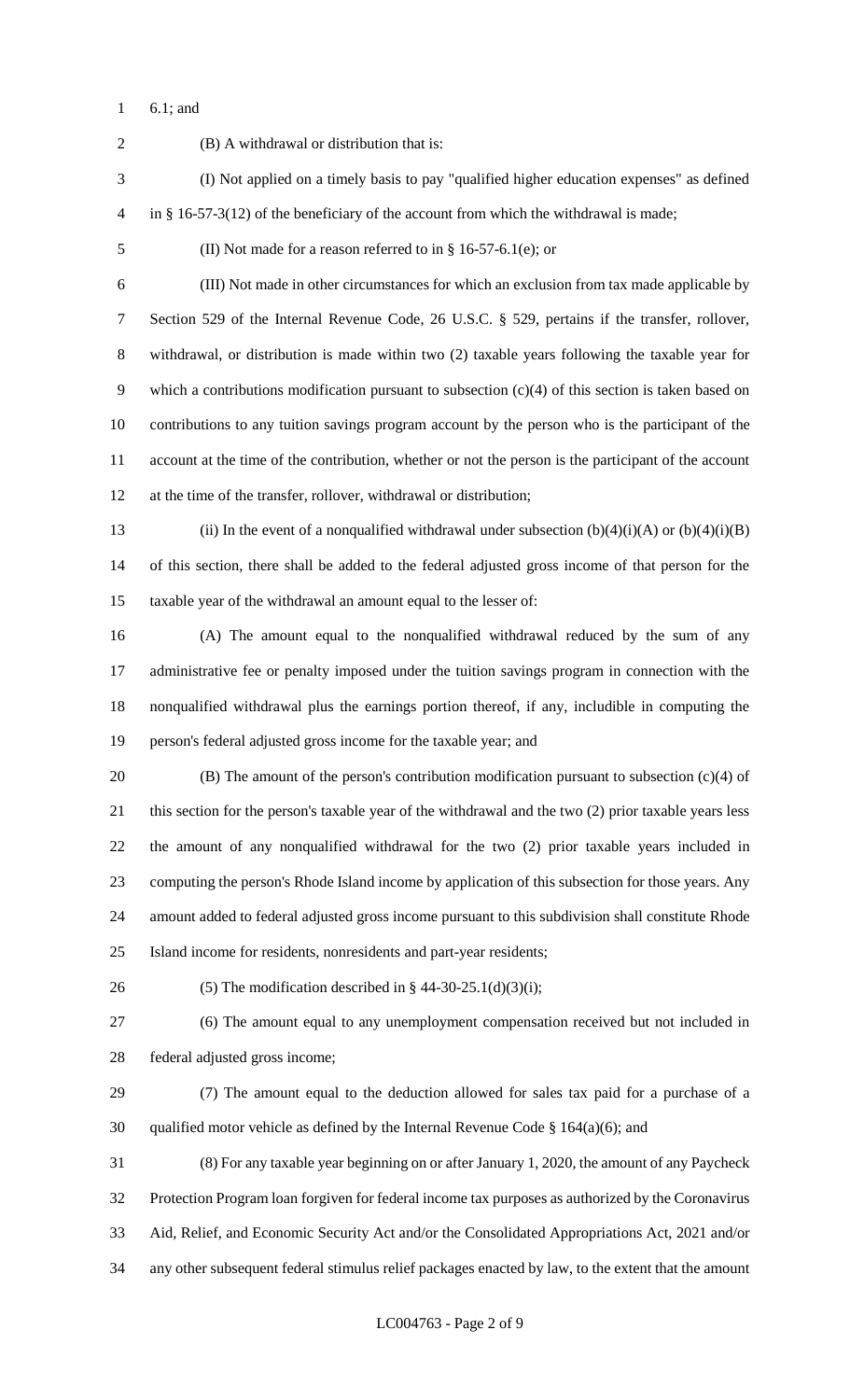of the loan forgiven exceeds \$250,000, including an individual's distributive share of the amount of a pass-through entity's loan forgiveness in excess of \$250,000.

 (c) Modifications reducing federal adjusted gross income. There shall be subtracted from federal adjusted gross income:

 (1) Any interest income on obligations of the United States and its possessions to the extent includible in gross income for federal income tax purposes, and any interest or dividend income on obligations, or securities of any authority, commission, or instrumentality of the United States to the extent includible in gross income for federal income tax purposes but exempt from state income taxes under the laws of the United States; provided, that the amount to be subtracted shall in any case be reduced by any interest on indebtedness incurred or continued to purchase or carry obligations or securities the income of which is exempt from Rhode Island personal income tax, to the extent the interest has been deducted in determining federal adjusted gross income or taxable income;

(2) A modification described in § 44-30-25(f) or § 44-30-1.1(c)(1);

 (3) The amount of any withdrawal or distribution from the "tuition savings program" referred to in § 16-57-6.1 that is included in federal adjusted gross income, other than a withdrawal or distribution or portion of a withdrawal or distribution that is a nonqualified withdrawal;

 (4) Contributions made to an account under the tuition savings program, including the "contributions carryover" pursuant to subsection (c)(4)(iv) of this section, if any, subject to the following limitations, restrictions and qualifications:

 (i) The aggregate subtraction pursuant to this subdivision for any taxable year of the taxpayer shall not exceed five hundred dollars (\$500) or one thousand dollars (\$1,000) if a joint return;

(ii) The following shall not be considered contributions:

 (A) Contributions made by any person to an account who is not a participant of the account at the time the contribution is made;

 (B) Transfers or rollovers to an account from any other tuition savings program account or from any other "qualified tuition program" under section 529 of the Internal Revenue Code, 26 U.S.C. § 529; or

(C) A change of the beneficiary of the account;

 (iii) The subtraction pursuant to this subdivision shall not reduce the taxpayer's federal adjusted gross income to less than zero (0);

 (iv) The contributions carryover to a taxable year for purpose of this subdivision is the excess, if any, of the total amount of contributions actually made by the taxpayer to the tuition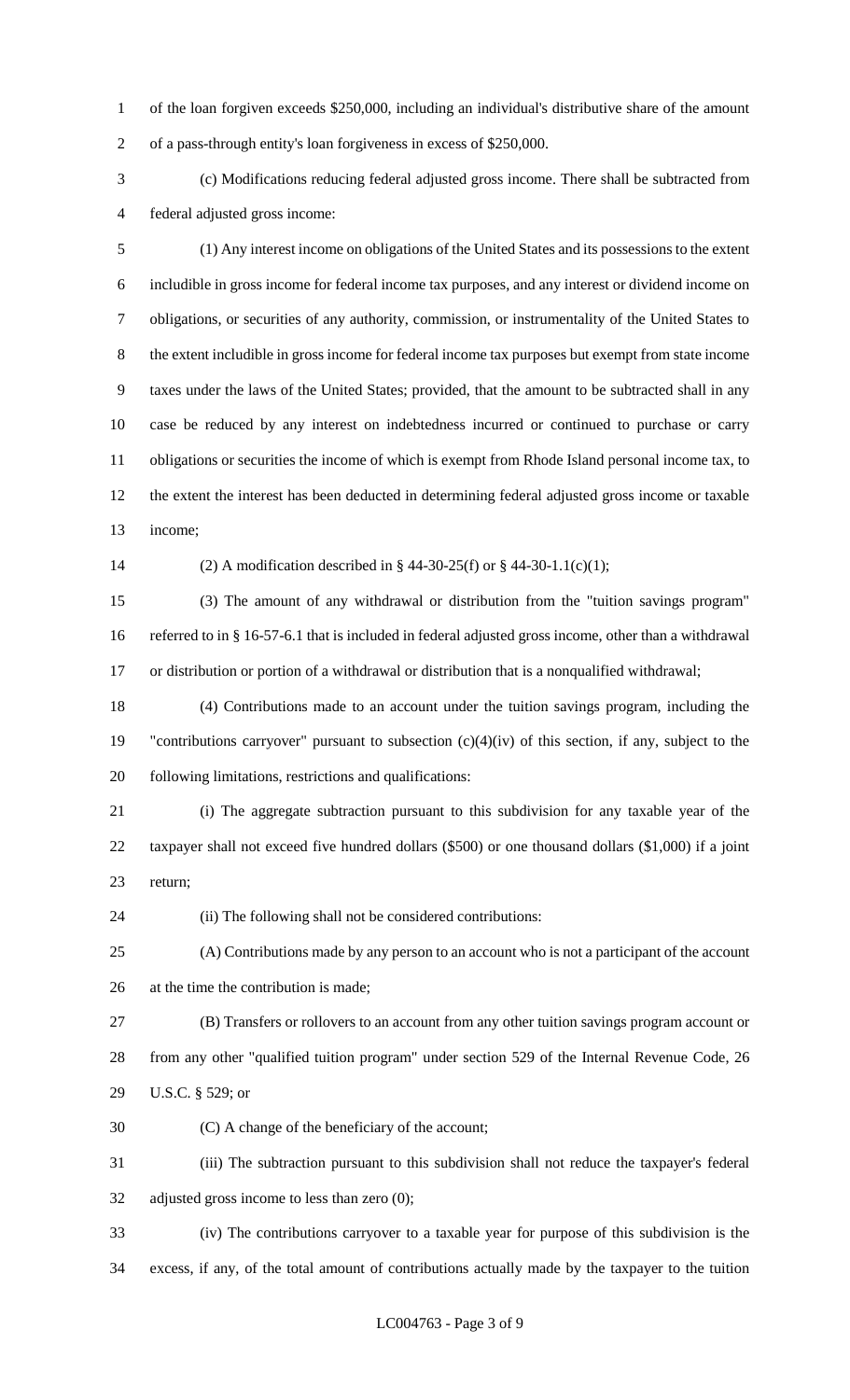- savings program for all preceding taxable years for which this subsection is effective over the sum
- of:
- (A) The total of the subtractions under this subdivision allowable to the taxpayer for all such preceding taxable years; and

 (B) That part of any remaining contribution carryover at the end of the taxable year which exceeds the amount of any nonqualified withdrawals during the year and the prior two (2) taxable years not included in the addition provided for in this subdivision for those years. Any such part shall be disregarded in computing the contributions carryover for any subsequent taxable year;

 (v) For any taxable year for which a contributions carryover is applicable, the taxpayer shall include a computation of the carryover with the taxpayer's Rhode Island personal income tax return for that year, and if for any taxable year on which the carryover is based the taxpayer filed a 12 joint Rhode Island personal income tax return but filed a return on a basis other than jointly for a subsequent taxable year, the computation shall reflect how the carryover is being allocated between the prior joint filers;

15 (5) The modification described in  $\S$  44-30-25.1(d)(1);

 (6) Amounts deemed taxable income to the taxpayer due to payment or provision of insurance benefits to a dependent, including a domestic partner pursuant to chapter 12 of title 36 or other coverage plan;

(7) Modification for organ transplantation.

 (i) An individual may subtract up to ten thousand dollars (\$10,000) from federal adjusted gross income if he or she, while living, donates one or more of his or her human organs to another human being for human organ transplantation, except that for purposes of this subsection, "human organ" means all or part of a liver, pancreas, kidney, intestine, lung, or bone marrow. A subtract modification that is claimed hereunder may be claimed in the taxable year in which the human organ transplantation occurs.

 (ii) An individual may claim that subtract modification hereunder only once, and the subtract modification may be claimed for only the following unreimbursed expenses that are incurred by the claimant and related to the claimant's organ donation:

(A) Travel expenses.

(B) Lodging expenses.

(C) Lost wages.

 (iii) The subtract modification hereunder may not be claimed by a part-time resident or a nonresident of this state;

(8) Modification for taxable Social Security income.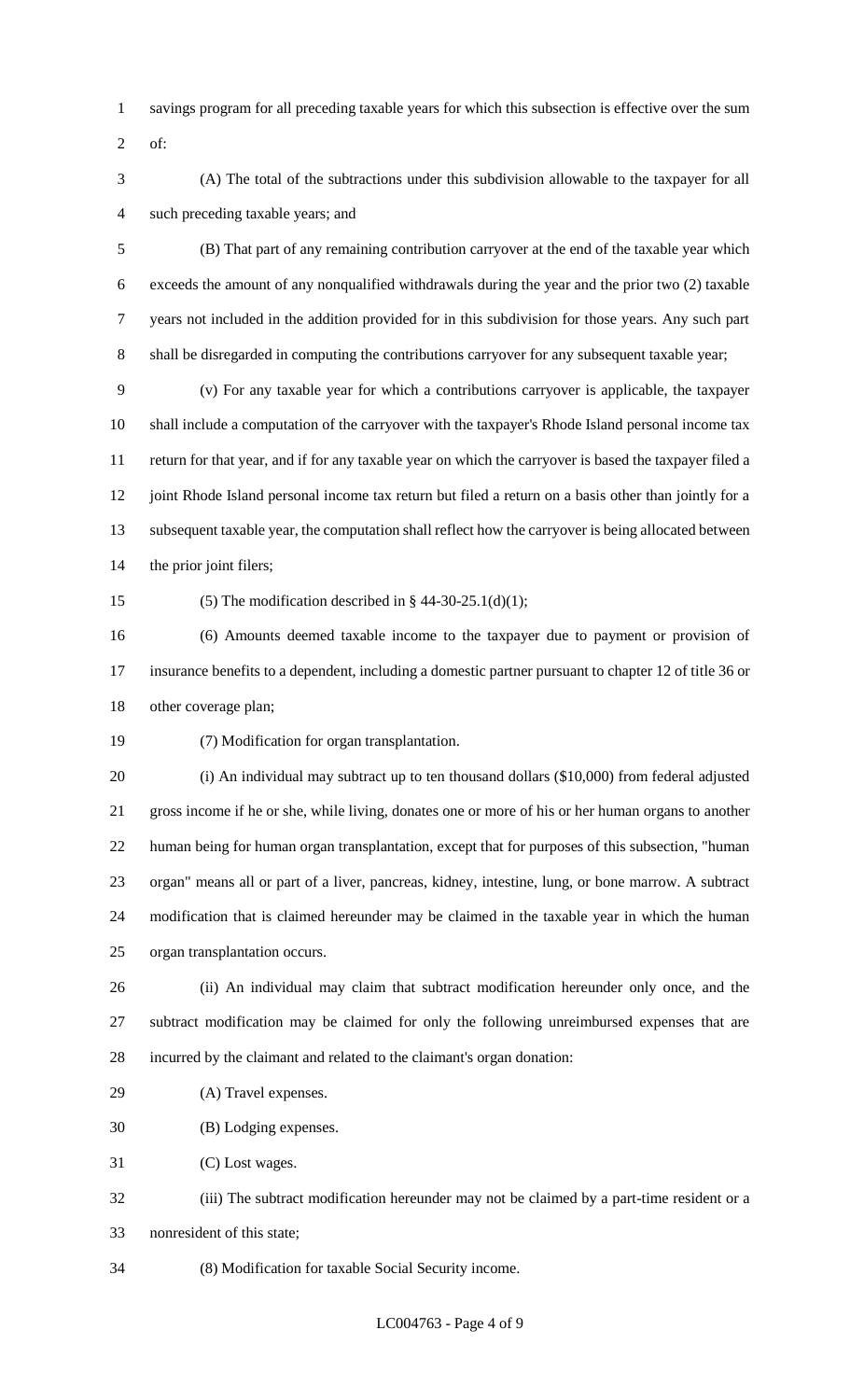(i) For tax years beginning on or after January 1, 2016:

 (A) For a person who has attained the age used for calculating full or unreduced social security retirement benefits who files a return as an unmarried individual, head of household, or married filing separate whose federal adjusted gross income for the taxable year is less than eighty thousand dollars (\$80,000); or

 (B) A married individual filing jointly or individual filing qualifying widow(er) who has attained the age used for calculating full or unreduced social security retirement benefits whose joint federal adjusted gross income for the taxable year is less than one hundred thousand dollars (\$100,000), an amount equal to the social security benefits includible in federal adjusted gross income.

 (ii) Adjustment for inflation. The dollar amount contained in subsections (c)(8)(i)(A) and (c)(8)(i)(B) of this section shall be increased annually by an amount equal to:

13 (A) Such dollar amount contained in subsections  $(c)(8)(i)(A)$  and  $(c)(8)(i)(B)$  of this section adjusted for inflation using a base tax year of 2000, multiplied by;

(B) The cost-of-living adjustment with a base year of 2000.

 (iii) For the purposes of this section the cost-of-living adjustment for any calendar year is 17 the percentage (if any) by which the consumer price index for the preceding calendar year exceeds the consumer price index for the base year. The consumer price index for any calendar year is the average of the consumer price index as of the close of the twelve-month (12) period ending on August 31, of such calendar year.

 (iv) For the purpose of this section the term "consumer price index" means the last consumer price index for all urban consumers published by the department of labor. For the purpose of this section the revision of the consumer price index which is most consistent with the consumer price index for calendar year 1986 shall be used.

 (v) If any increase determined under this section is not a multiple of fifty dollars (\$50.00), such increase shall be rounded to the next lower multiple of fifty dollars (\$50.00). In the case of a married individual filing separate return, if any increase determined under this section is not a multiple of twenty-five dollars (\$25.00), such increase shall be rounded to the next lower multiple of twenty-five dollars (\$25.00);

 (9) Modification for up to fifteen thousand dollars (\$15,000) of taxable retirement income from certain pension plans or annuities.

 (i) For tax years beginning on or after January 1, 2017, a modification shall be allowed for up to fifteen thousand dollars (\$15,000) of taxable pension and/or annuity income that is included in federal adjusted gross income for the taxable year: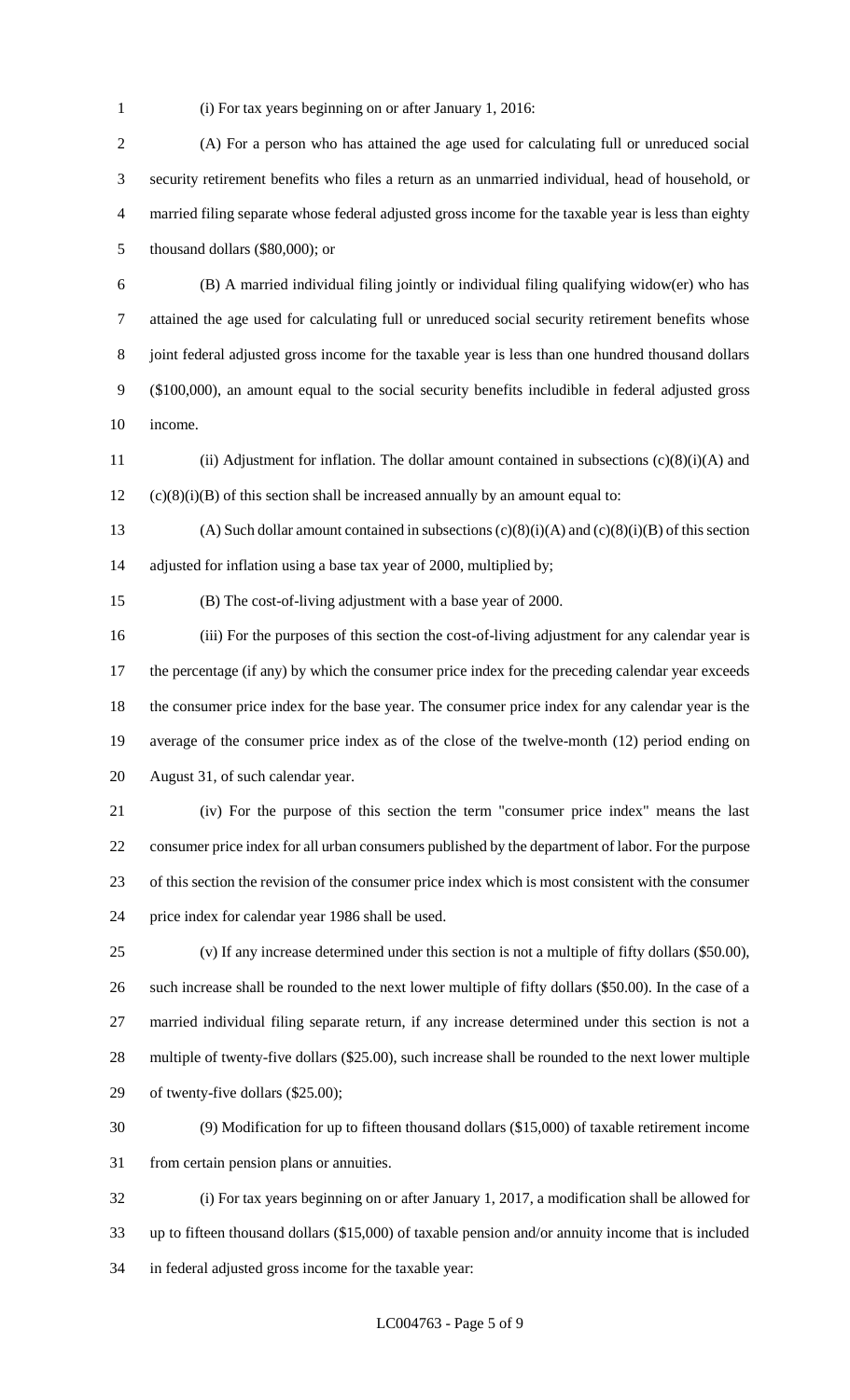(A) For a person who has attained the age used for calculating full or unreduced social security retirement benefits who files a return as an unmarried individual, head of household, or married filing separate whose federal adjusted gross income for such taxable year is less than the 4 amount used for the modification contained in subsection  $(c)(8)(i)(A)$  of this section an amount not to exceed \$15,000 of taxable pension and/or annuity income includible in federal adjusted gross income; or

 (B) For a married individual filing jointly or individual filing qualifying widow(er) who has attained the age used for calculating full or unreduced social security retirement benefits whose joint federal adjusted gross income for such taxable year is less than the amount used for the 10 modification contained in subsection (c)(8)(i)(B) of this section an amount not to exceed \$15,000 of taxable pension and/or annuity income includible in federal adjusted gross income.

 (ii) Adjustment for inflation. The dollar amount contained by reference in subsections (c)(9)(i)(A) and (c)(9)(i)(B) of this section shall be increased annually for tax years beginning on or after January 1, 2018, by an amount equal to:

15 (A) Such dollar amount contained by reference in subsections  $(c)(9)(i)(A)$  and  $(c)(9)(i)(B)$ 16 of this section adjusted for inflation using a base tax year of 2000, multiplied by;

(B) The cost-of-living adjustment with a base year of 2000.

 (iii) For the purposes of this section, the cost-of-living adjustment for any calendar year is the percentage (if any) by which the consumer price index for the preceding calendar year exceeds the consumer price index for the base year. The consumer price index for any calendar year is the average of the consumer price index as of the close of the twelve-month (12) period ending on August 31, of such calendar year.

 (iv) For the purpose of this section, the term "consumer price index" means the last consumer price index for all urban consumers published by the department of labor. For the purpose of this section, the revision of the consumer price index which is most consistent with the consumer price index for calendar year 1986 shall be used.

 (v) If any increase determined under this section is not a multiple of fifty dollars (\$50.00), such increase shall be rounded to the next lower multiple of fifty dollars (\$50.00). In the case of a married individual filing a separate return, if any increase determined under this section is not a multiple of twenty-five dollars (\$25.00), such increase shall be rounded to the next lower multiple 31 of twenty-five dollars  $(\$25.00)$ ; and

 (10) Modification for Rhode Island investment in opportunity zones. For purposes of a taxpayer's state tax liability, in the case of any investment in a Rhode Island opportunity zone by the taxpayer for at least seven (7) years, a modification to income shall be allowed for the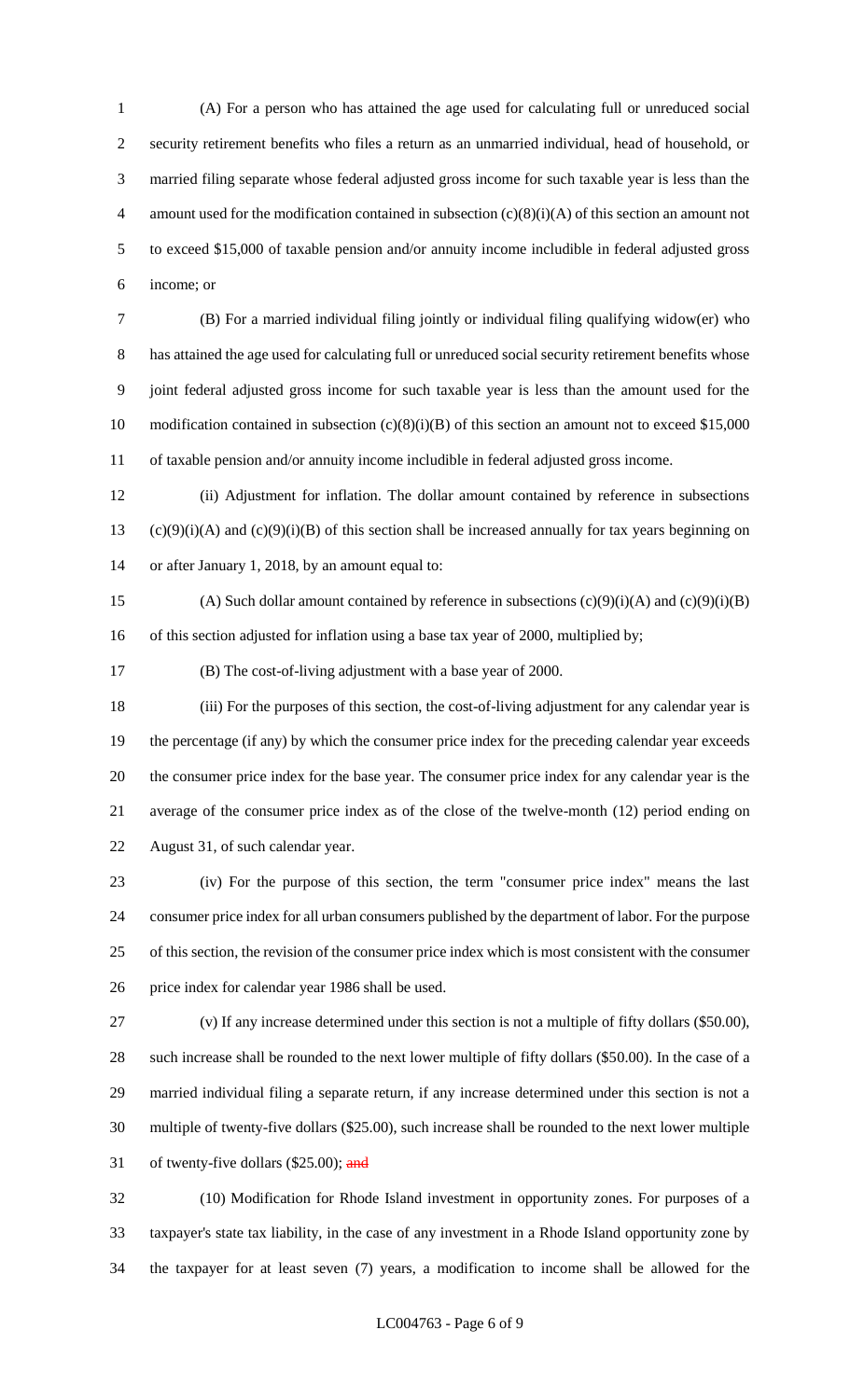incremental difference between the benefit allowed under 26 U.S.C. § 1400Z-2(b)(2)(B)(iv) and 2 the federal benefit allowed under 26 U.S.C.  $\S$  1400Z-2(c) $\div$ ; and (11) Modification for military service pensions. (i) For purposes of a taxpayer's state tax liability, a modification to income shall be allowed as follows: (A) For the tax year beginning on January 1, 2023, a taxpayer may subtract from federal 7 adjusted gross income up to twenty percent (20%) of the taxpayer's military service pension benefits included in federal adjusted gross income; (B) For the tax year beginning on January 1, 2024, a taxpayer may subtract from federal 10 adjusted gross income up to forty percent (40%) of the taxpayer's military service pension benefits 11 included in federal adjusted gross income; 12 (C) For the tax year beginning on January 1, 2025, a taxpayer may subtract from federal 13 adjusted gross income up to sixty percent (60%) of the taxpayer's military service pension benefits 14 included in federal adjusted gross income; (D) For the tax year beginning on January 1, 2026, a taxpayer may subtract from federal 16 adjusted gross income up to eighty percent (80%) of the taxpayer's military service pension benefits 17 included in federal adjusted gross income; (E) For tax years beginning on or after January 1, 2027, a taxpayer may subtract from 19 federal adjusted gross income up to one hundred percent (100%) of the taxpayer's military service pension benefits included in federal adjusted gross income. (ii) As used in this subsection, the term "military service" shall have the same meaning as 22 set forth in 20 CFR Section 212.2. (iii) At no time shall the modification allowed under this subsection alone or in conjunction 24 with subsection (c)(9) of this section exceed the amount of the military service pension received in the tax year for which the modification is claimed. (d) Modification for Rhode Island fiduciary adjustment. There shall be added to, or subtracted from, federal adjusted gross income (as the case may be) the taxpayer's share, as beneficiary of an estate or trust, of the Rhode Island fiduciary adjustment determined under § 44- 30-17. (e) Partners. The amounts of modifications required to be made under this section by a partner, which relate to items of income or deduction of a partnership, shall be determined under § 44-30-15.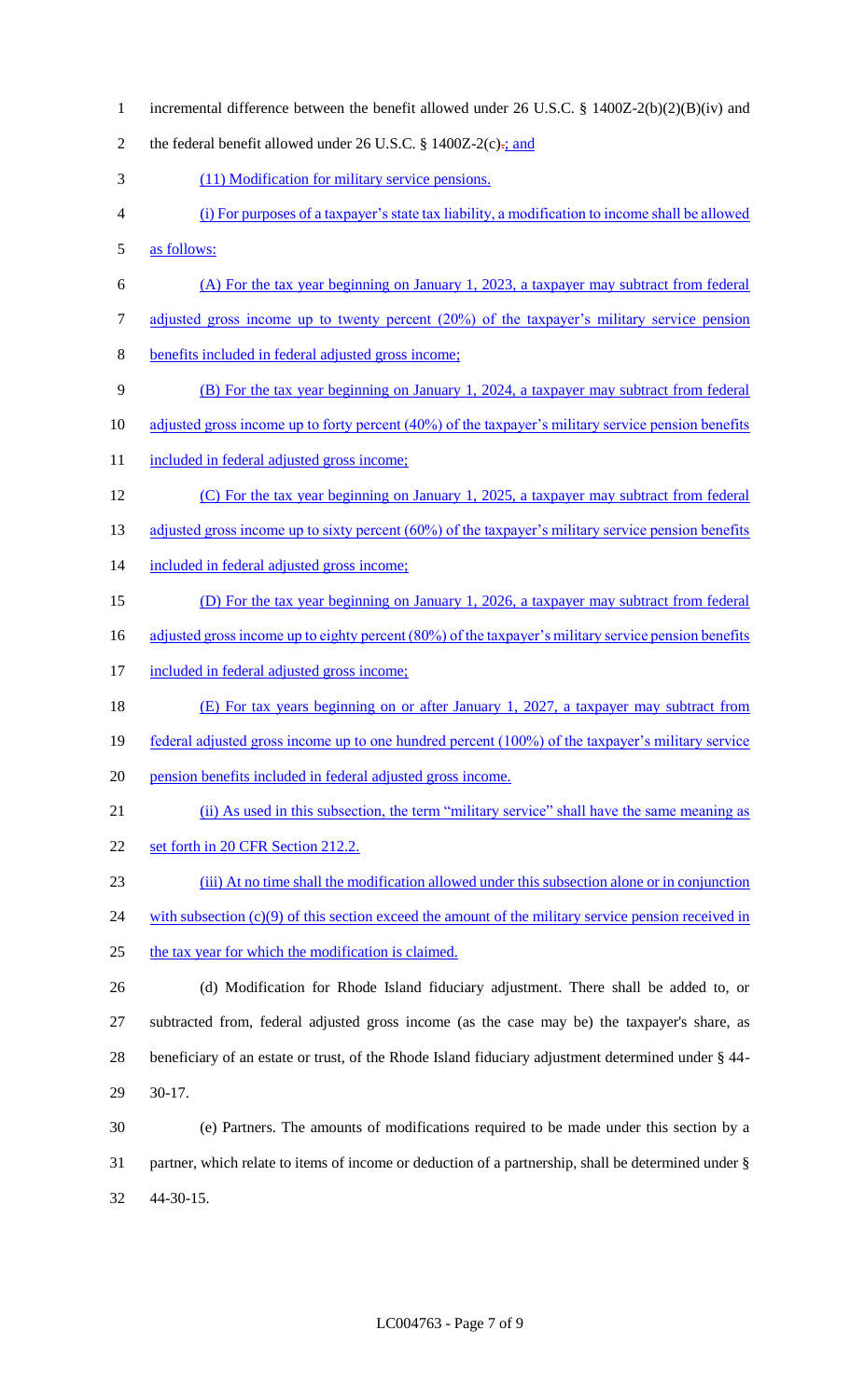1 SECTION 2. This act shall take effect upon passage.

#### $=$ LC004763 ========